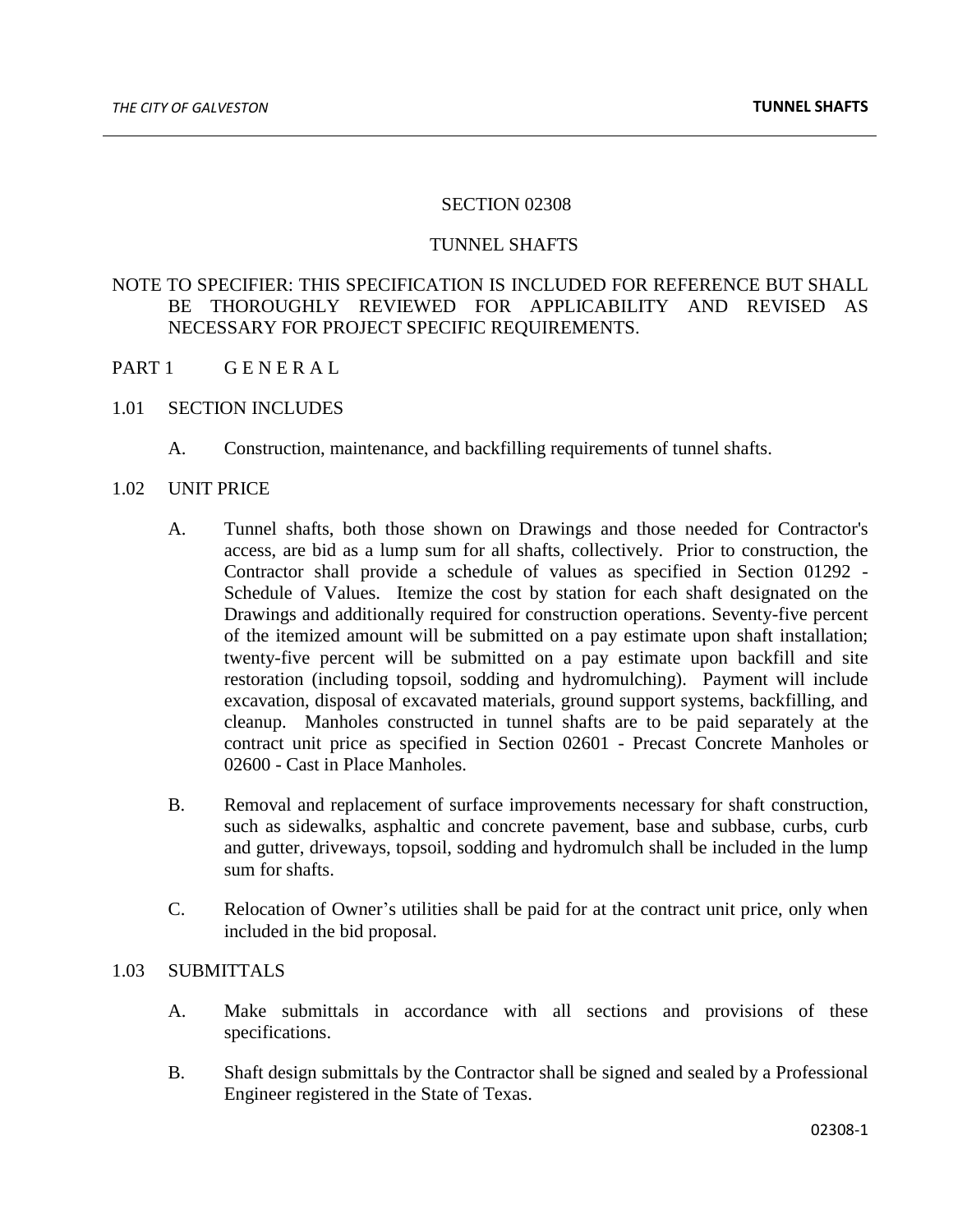- C. Submit shaft construction drawings together with calculations to the Owner's Representative. Include:
	- 1. Shaft dimensions, design criteria, and details for ground support system, such as sheeting, shoring, bracing, and stabilization, protection of the excavation, special requirements for shaft penetrations, tunnel "eye", starter and back tunnels, and seal slabs. Allowable surcharge loads and any restrictions on surcharge capacity, including live loads, shall be clearly shown on the shaft construction drawings. Thrust blocks or other reactions required for pipe jacking shall be shown, if applicable.
	- 2. Location of shafts by station and limits of working sites.
	- 3. Description of site security arrangements in conformance with paragraph 3.03, Shaft Construction.
	- 4. Description of method of extending the shaft above the flood level in compliance with paragraph 3.03, Shaft Construction.
	- 5. Any geotechnical / boring undertaken by the Contractor for whatever purpose connected to the work.
- D. Shaft Monitoring Plan: Submit for review prior to construction, a shaft monitoring plan that includes a schedule of instrumentation design, layout of instrumentation parts, equipment installation details, manufacturer's catalog literature, and monitoring report forms.
- E. Structures Assessment. Preconstruction and post-construction assessment reports shall be provided for critical structures located within a radius of the shaft center equal to the shaft depth plus the shaft radius, measured in plan. Photographs or a video of any existing damage to structures in the vicinity of shafts shall be included in the assessment reports.
- F. Submit a shaft surface settlement monitoring plan for review prior to construction. The plan shall identify the location of settlement monitoring points, reference benchmarks, survey frequency and procedures, and reporting formats.
- G. The readings of all monitoring to be submitted to the Owner's Representative as soon as the readings have been taken.
- H. Contractor shall submit shaft temporary deck drawings and calculations to the Owner's Representative, signed and sealed by Contractor's Professional Engineer in the event that a shaft is not needed for immediate construction activity, in conformance with paragraph 3.03, Shaft Construction.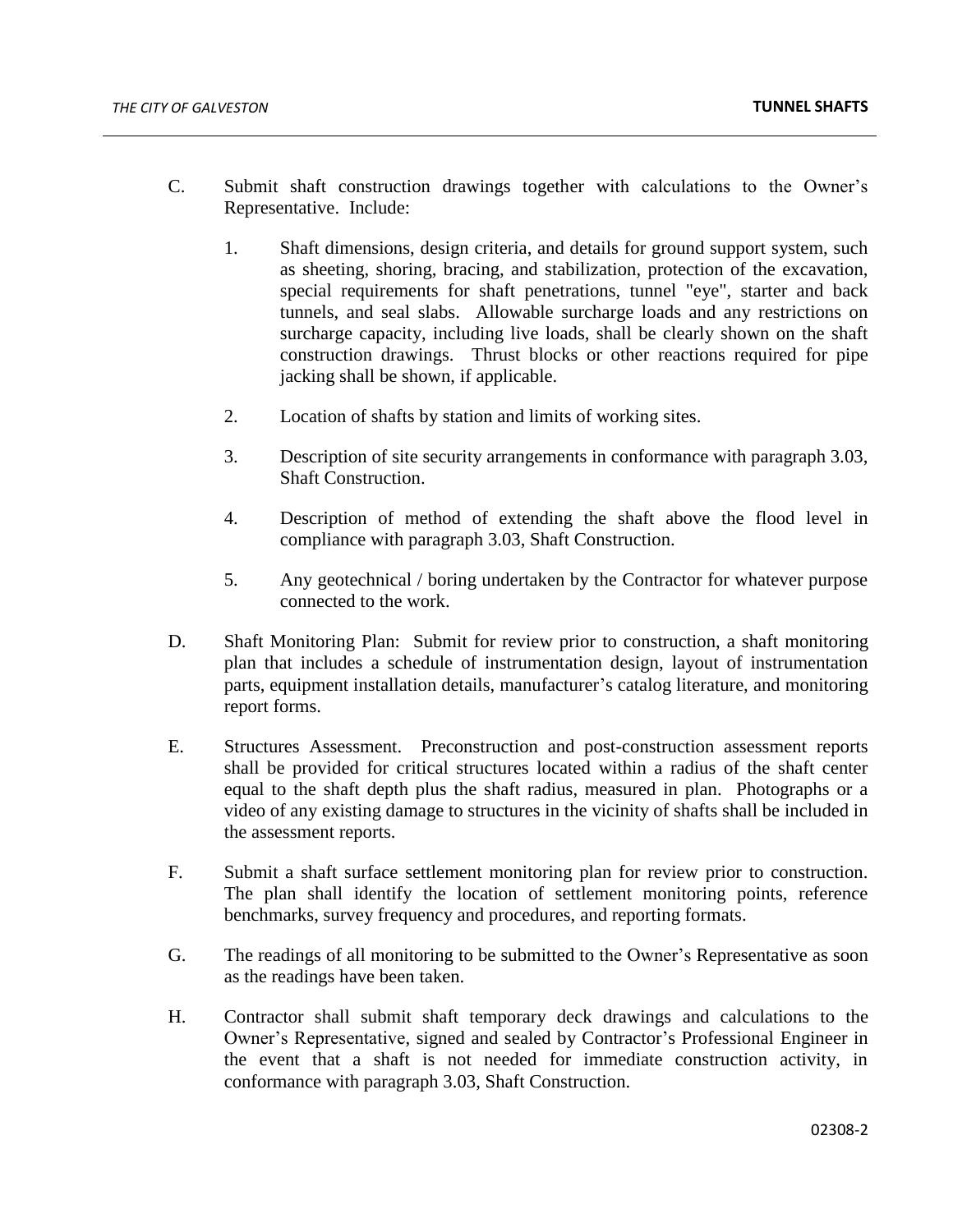## 1.04 PERFORMANCE REQUIREMENTS

- A. Shaft design must include allowance for contractor's equipment and stored material and spoil stockpile as appropriate. Design must also allow for H-20 highway loading if located in the vicinity of a paved area.
- B. Shaft shall be designed to not fail under full hydrostatic head. In the case of common shaft in conformance to Section 02309 - Common Tunnel Shafts, shaft shall be designed with adequate factor of safety for full hydrostatic head.
- C. Shaft located within the 100-year flood plane shall be designed with a water retaining liner extending 2 feet above the 100-year flood elevation. It is acceptable if liner is stored at the site for immediate installation, in lieu of it being installed at the shaft, provided that the shaft liner extends at least 2 feet above existing ground elevation.
- D. Shaft cover, if used in lieu of shaft perimeter security fencing, shall be designed for a minimum 25 pounds per square foot distributed load plus a 300 pound point load.
- E. Steel plate deck, if such is required, shall be designed for H-20 loading.
- PART 2 PRODUCTS NOT USED
- PART 3 EXECUTION

#### 3.01 LOCATION OF ACCESS SHAFTS

- A. Contractor shall have sole responsibility for selection of shaft sites needed for construction operations but not indicated on the Drawings. Location will be subject to Owner's Representative's approval.
- B. Locate shafts and associated work areas to avoid blocking driveways and cross streets, and to minimize disruption to business and commercial interests. Avoid shaft locations near areas identified as residential, potentially contaminated.
- C. Plan shaft locations to minimize interference with storm drainage channels, ditches, water mains, sanitary sewers, storm water sewers or culverts, which, if damaged, could result in ground washout or flooding of shafts and tunnels.

## 3.02 UTILITY RELOCATION

A. Relocate utilities as shown on the Drawings. Any utility relocation required by Contractor for shaft construction shall take into account the zone of potential settlement in the vicinity of the shaft.

# 3.03 SHAFT CONSTRUCTION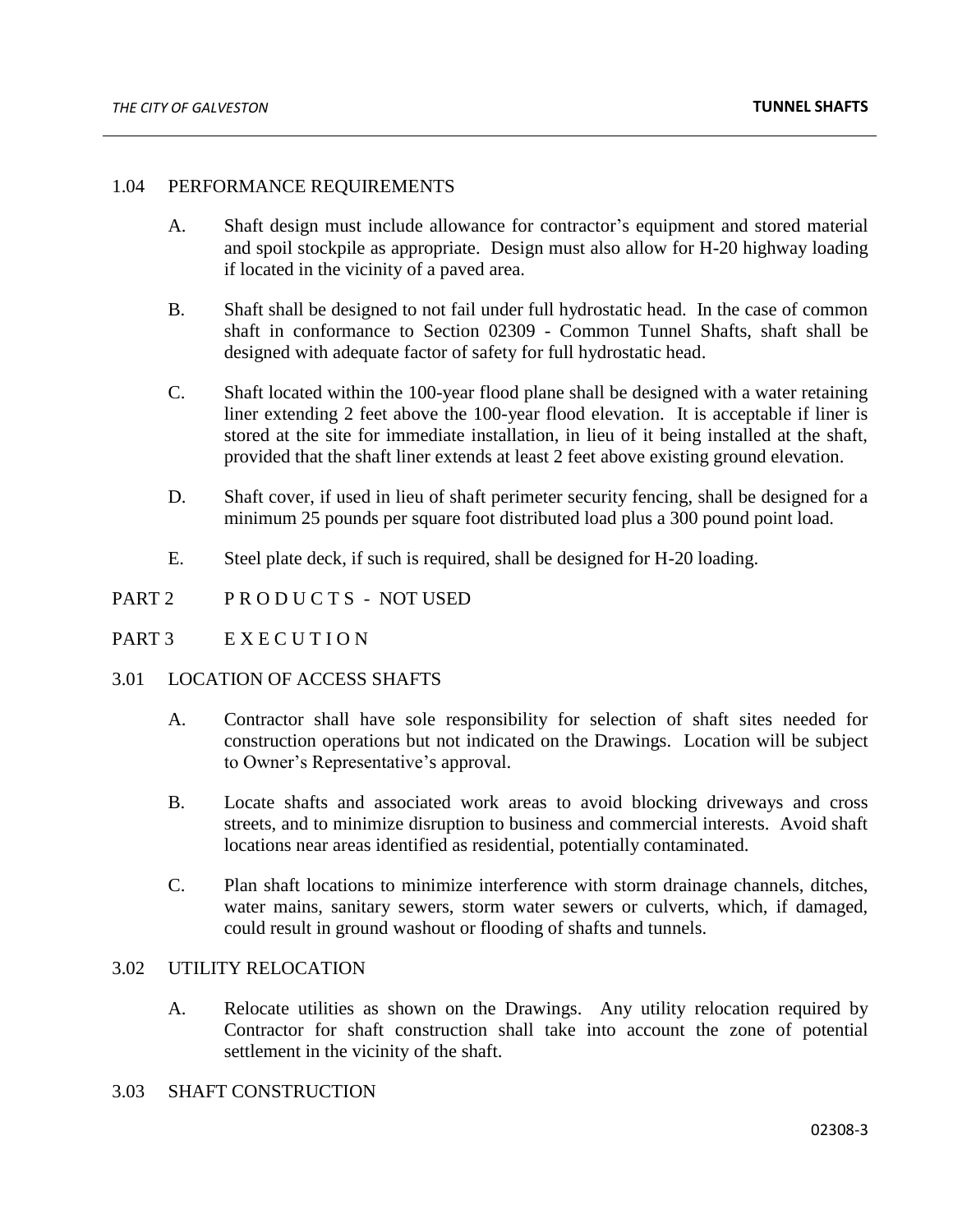- A. Ground support systems shall be in accordance with the following:
	- 1. Liner elements, bracing and shoring structural members shall be installed at the locations and in the method sequence and tolerances defined on shaft construction drawings as the excavation progresses.
	- 2. The bracing and shoring shall be in contact with the liner to provide full support as shown in shaft construction drawings. Any modifications to liner, bracing and shoring shall be evaluated, checked and approved by Contractor's Professional Owner's Representative, and submitted to the Owner's Representative.
	- 3. A seal slab, in accordance with Section 03311- Seal Slabs, shall be installed as soon as final depth and stable bottom conditions have been reached and accepted by the Owner's Representative. The seal slab shall be capable of withstanding the full piezometric pressure, either by pressure relief using under drains, or in the case of more permeable ground condition, by the use of a structural reinforced slab. In either case, the seal slab shall be constructed in accordance with the design provided by the Contractor's Professional Engineer. Seal slabs shall be constructed in accordance with Section 03311- Seal Slabs.
- B. The entire shaft shall be designed and constructed to appropriate factors of safety against yield, deformation, or instability as determined by Contractor's Professional Engineer, and shall withstand a full hydrostatic head without failure.
	- 1. Special framing, bracing or shoring required around tunnel "eyes" or other penetrations shall be in-place according to shaft construction drawings before the liner or any bracing or shoring at the penetration is cut or removed.
	- 2. Conduct annular space grouting in accordance with Section 02330 Tunnel Grout.
- C. Install suitable thrust or reaction blocks as required for pipe jacking equipment.
- D. Provide drainage from shafts while work is in progress and until adjacent pipe joints have been sealed and the shaft is backfilled. Conform to the requirements of Section 01563 - Control of Ground Water and Surface Water.
- E. Surface Water Control. Divert surface water runoff and discharge from dewatering system away from the shaft and protect the shafts from infiltration or flooding.
- F. Each surface work site is to be surrounded by a security fence meeting the requirements of Section 01500 - Temporary Facilities and Controls, which shall be secure at any time the site is unattended by Contractor's personnel.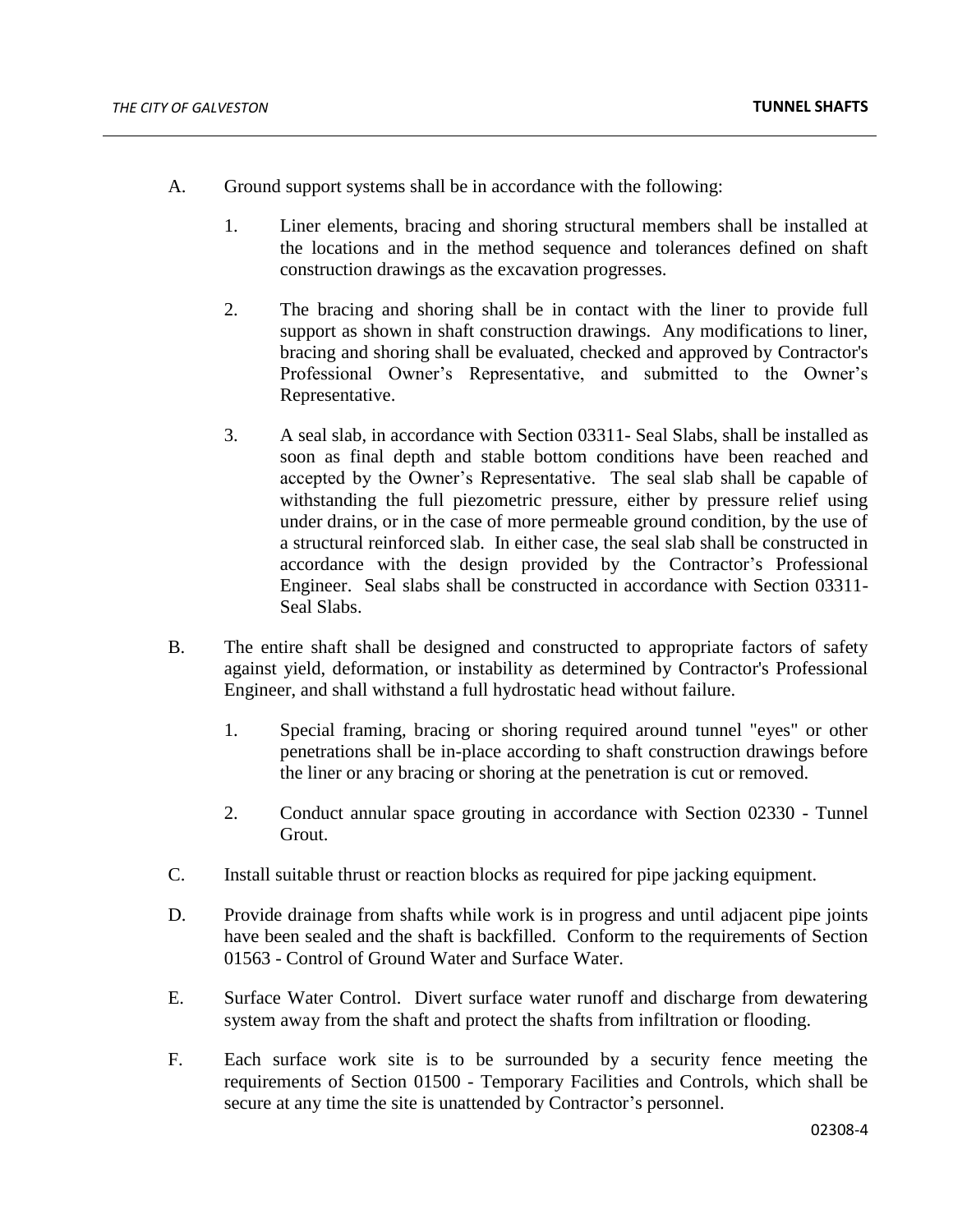- G. In addition to the above, the shaft, when not in use shall be protected by a second security fence at the perimeter of the shaft, or alternatively by a cover designed in accordance with Paragraph 1.04, Performance Requirements.
- H. Portable concrete traffic barriers must be provided at all locations where a work site is situated adjacent to a highway, road, driveway, or parking lot. Traffic barriers shall be angled in the direction of lane flow, and shall not be placed perpendicular to oncoming traffic.
- I. Traffic control system shall be provided and maintained in accordance with the provision of Section 01570 - Traffic Control and Regulation.
- J. A shaft which is constructed more than 60 days in advance of its intended need shall be covered by a steel plate deck designed by the Contractor's Professional Engineer, and the surface restored to permit full traffic flow during the time the shaft is not in use. All other Contractor's material including portable concrete traffic barriers, traffic control system, fencing and other materials and equipment must be removed from the site and reinstalled at the time the shaft is re-opened for use.

# 3.04 BACKFILL

- A. Cement stabilized sand shall be provided to a minimum depth of 10 feet above the crown of the sanitary sewer, but where shaft is located in a paved area, cement stabilized sand shall be used to within 1 foot of the pavement subgrade elevation. Cement stabilized sand shall be in accordance with Section 02252 - Cement Stabilized Sand. Compaction shall be in accordance with Section 02227 - Excavation and Backfill for Utilities. In locations where the backfill is not subject to traffic loading, the depth above the initial cement stabilized sand may be backfilled with select backfill in accordance with Section 02226 - Excavation and Backfill of Structures. Grouting of manhole or structure annular space will be permitted in cases where insufficient work space exists, in accordance with Section 02330 - Tunnel Grout.
- B. Remove the shaft liner above the level of 8 feet below ground surface, unless otherwise indicated on the Drawings. The Contractor must maintain sufficient ground support to meet excavation safety requirements while removing the shaft structure.
- C. Where common shafts are indicated, refer to Section 02309 Common Tunnel Shafts.

## 3.05 MONITORING

A. Monitoring Instrumentation. Instrumentation requirements are shown on the Drawings. Instrumentation specified and the readings shall be accessible at all times to the Owner's Representative.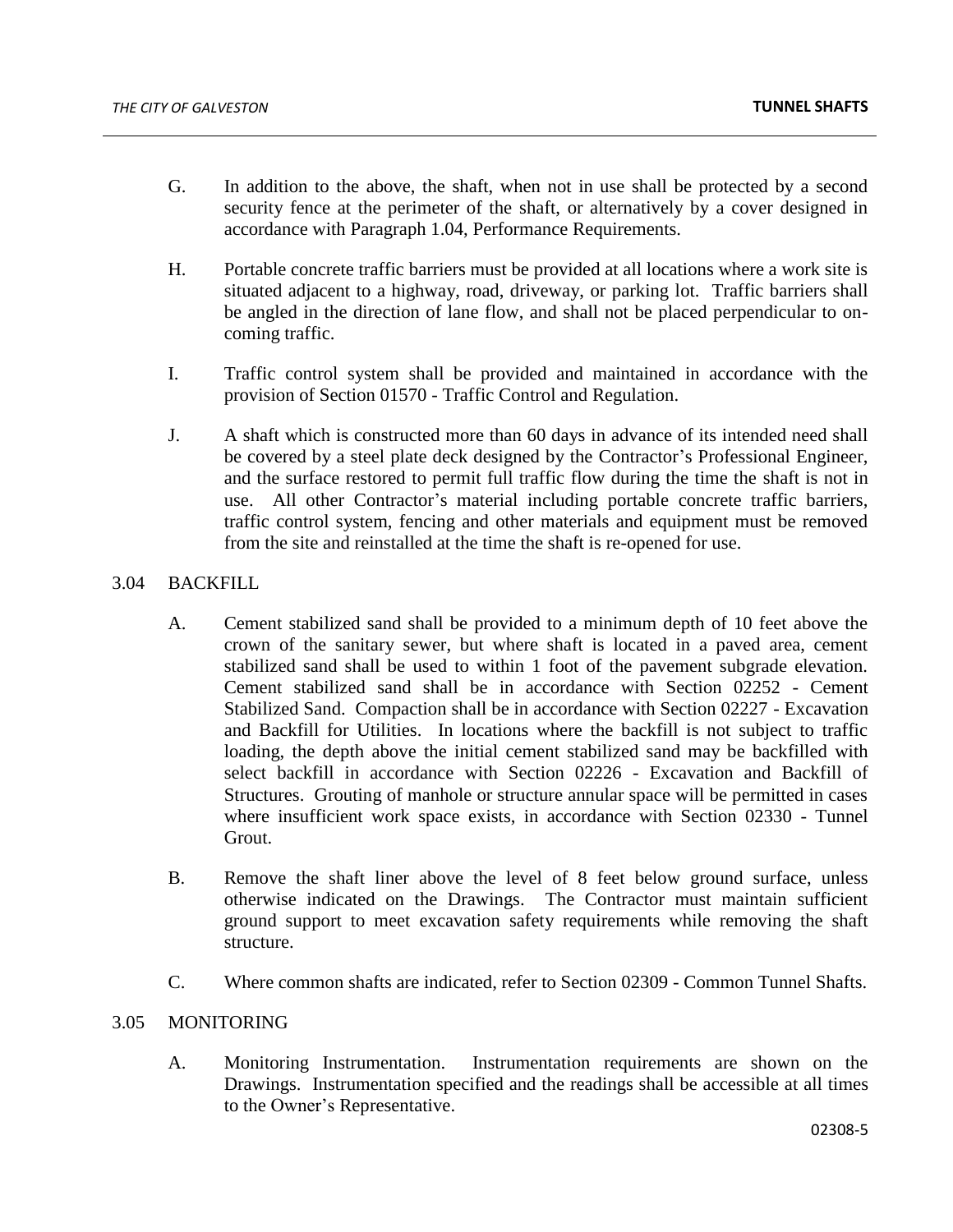- 1. Install and maintain an instrumentation system to monitor and detect movement of the ground surface and adjacent structures. Establish vertical survey control points at a distance from the construction areas that avoids disturbance due to ground settlement.
- 2. Installation of the instrumentation shall not preclude the ,Owner's Representative through an independent contractor or consultant, from installing instrumentation in, on, near, or adjacent to the construction work. Access shall be provided to the work for such independent installations.
- 3. Instruments shall be installed in accordance with the Drawings and the manufacturer's recommendations.
- B. Surface Settlement Monitoring
	- 1. Establish monitoring points on all critical structures.
	- 2. Record location of settlement monitoring points with respect to construction baselines and elevations. Record elevations to an accuracy of 0.01 feet for each monitoring point location. Monitoring points should be established at locations and by methods that protect them from damage by construction operations, tampering, or other external influences.
	- 3. Monitoring points to measure ground elevation are required at a distance of 10 feet and 20 feet from the perimeter of the shaft on each of four radial lines, the radial lines being at 90 degrees to each other.
	- 4. Railroads. Monitor ground settlement of track subbase at centerline of each track if within the zone of potential settlement.
- C. Reading Frequency and Reporting. The Contractor shall submit to the Owner's Representative records of readings from the various instruments and survey points.
	- 1. Record all shaft monitoring readings at least once per week starting prior to shaft construction and continuing until shaft has been backfilled and until no more detectable movement occurs.
	- 2. Immediately report to the Owner's Representative any movement, cracking, or settlement which is detected.
	- 3. Following substantial completion, but prior to final completion, make a final survey of all shaft related monitoring points.

## 3.06 DISPOSAL OF EXCESS MATERIAL